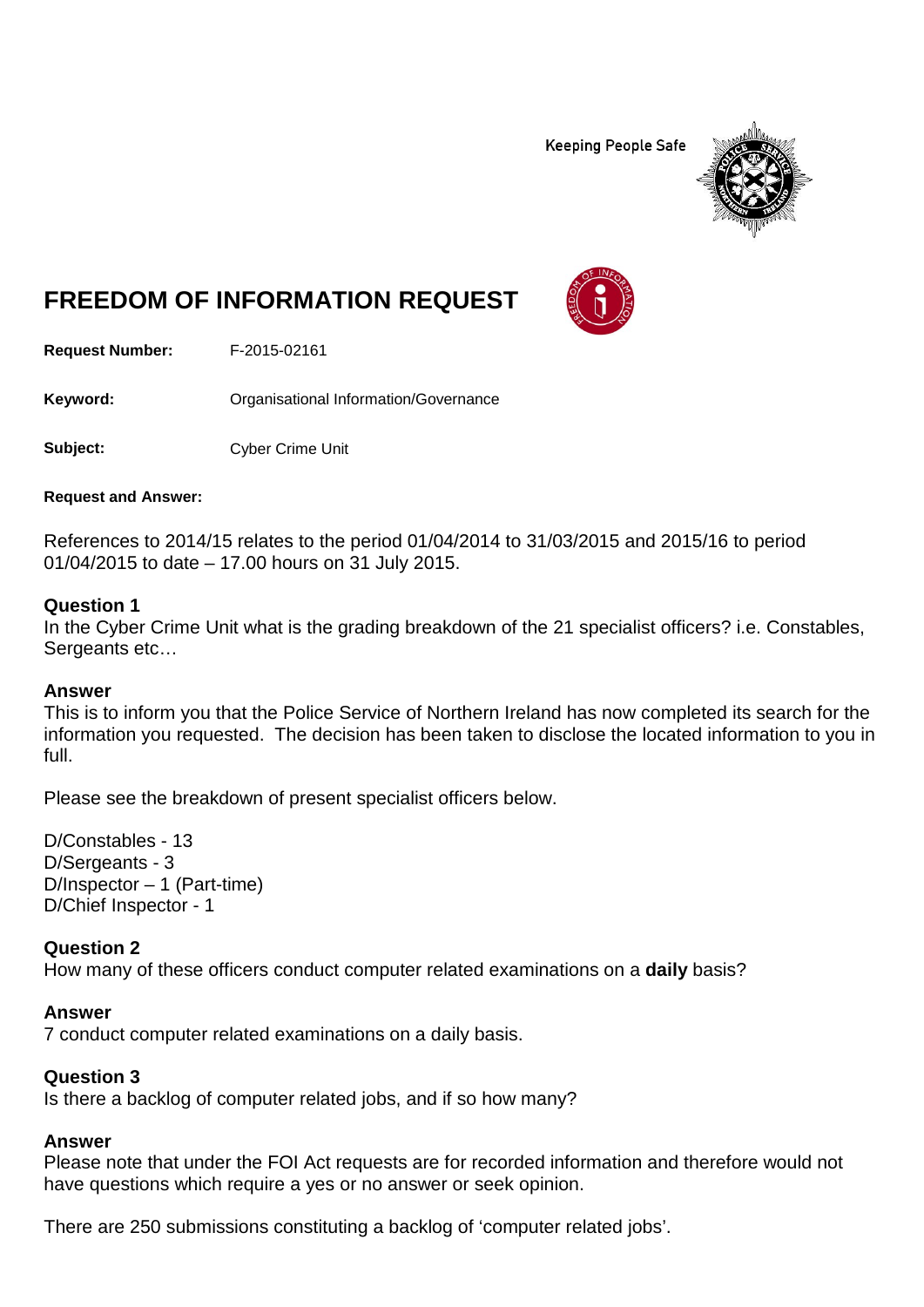# **Question 4**

How many of these officers conduct mobile device examinations on a **daily** basis?

### **Answer**

4 of the Specialist Officers conduct mobile device examinations on a daily basis.

### **Question 5**

Is there a backlog of mobile device examinations and if so how many?

### **Answer**

Please note that under the FOI Act requests are for recorded information and therefore would not have questions which require a yes or no answer or seek opinion.

### 60 submissions

### **Question 6**

The BBC report states that all the core officers have attained a BA or MSc; please provide the breakdown of the qualification attained by each of the 21 specialist officers, i.e. BA or MSc.

### **Answer**

It should be noted that the BBC report said that 'many of the core officers, have attained a BA or MSc and not that all had received one of these qualifications.

5 Officers have attained a MSc in a Cyber related matter and 1 is in the final stages of completing this qualification.

6 Officers have other associated degrees.

### **Question 7**

Do these specialist officers receive the required specialist training as part of their continued professional development?

#### **Answer**

Officers receive specialist training as part of an agreed training pathway which incorporates Continued Professional Development.

#### **Question 8**

In the 2014/15 training period has any specialist training for the cybercrime unit been cancelled due to financial restrictions or budget constraints?

### **Answer**

No

### **Question 9**

In the 2015/16 training period has any specialist training for the cybercrime unit been cancelled due to financial restrictions or budget constraints?

### **Answer**

One course has been cancelled. Alternative methods of delivery are being examined to reduce abstraction from core duties and reduce subsistence and travel costs.

### **Question 10**

If training has been cancelled, how many courses and at what value for 2014/15 and 2015/16 training periods

#### **Answer**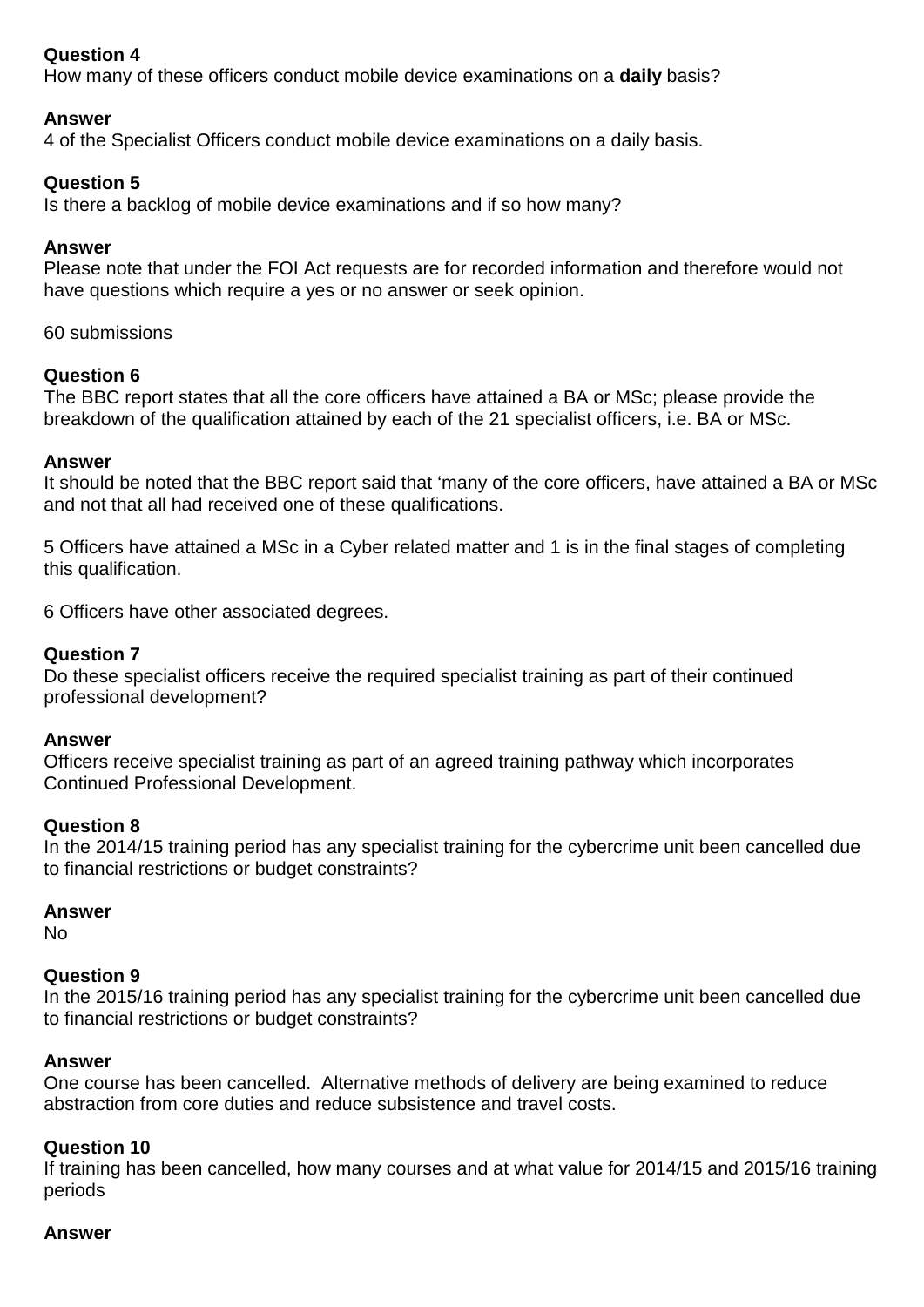One course has been cancelled at a value of £1666.

# **Question 11**

If any courses have been cancelled, were any monies refunded and if so what is the refund value per training periods 2014/15 and 2015/16?

# **Answer**

There was no refund on the cancelled course.

# **Question 12**

If courses were cancelled how much of the money was non-refundable for the periods 2014/15 and 2015/16.

# **Answer**

The one training course that was cancelled was non-refundable.

# **Question 13**

These officers examine a large number of images on a daily basis. Are the officers required to attend **compulsory** welfare support on a regular basis?

### **Answer**

Mandatory psychological health reviews were originally organised for officers on a 6 monthly basis for those officers in their first 2 years, and annually thereafter. However, psychometric data from the sessions indicated little or no necessity to continue to provide mandatory reviews for all officers. In addition, given the growing (up to 6 months) waiting times for counselling services meant that a decision was made in December 2014 to postpone the provision of this service, in order to prioritise those referrals from management of officers and staff with moderate to severe/very severe psychological needs. Waiting lists remain lengthy. For these reasons, mandatory provision for review sessions for any specialist groups within PSNI is currently under review, and is unlikely to continue in its current form for any specialist groups including the Economic Crime Unit (ECU) and Child Internet Protection Team (CIPT).

### **Question 14**

If they do attend compulsory welfare support, what is the frequency of their attendance?

### **Answer**

For those officers in the unit in their first 2 years they are expected to attend twice a year; and annually thereafter.

### **Question 15**

What is the recommended frequency of welfare support sessions?

# **Answer**

For those officers in the unit in their first 2 years they are expected to attend twice a year; and annually thereafter.

# **Question 16**

Is this welfare support schedule strictly adhered to by the PSNI in relation to the cybercrime unit?

# **Answer**

OHW have provided these sessions every 6 months and annually from the outset, and until December 2014.

# **Question 17**

If not, why not?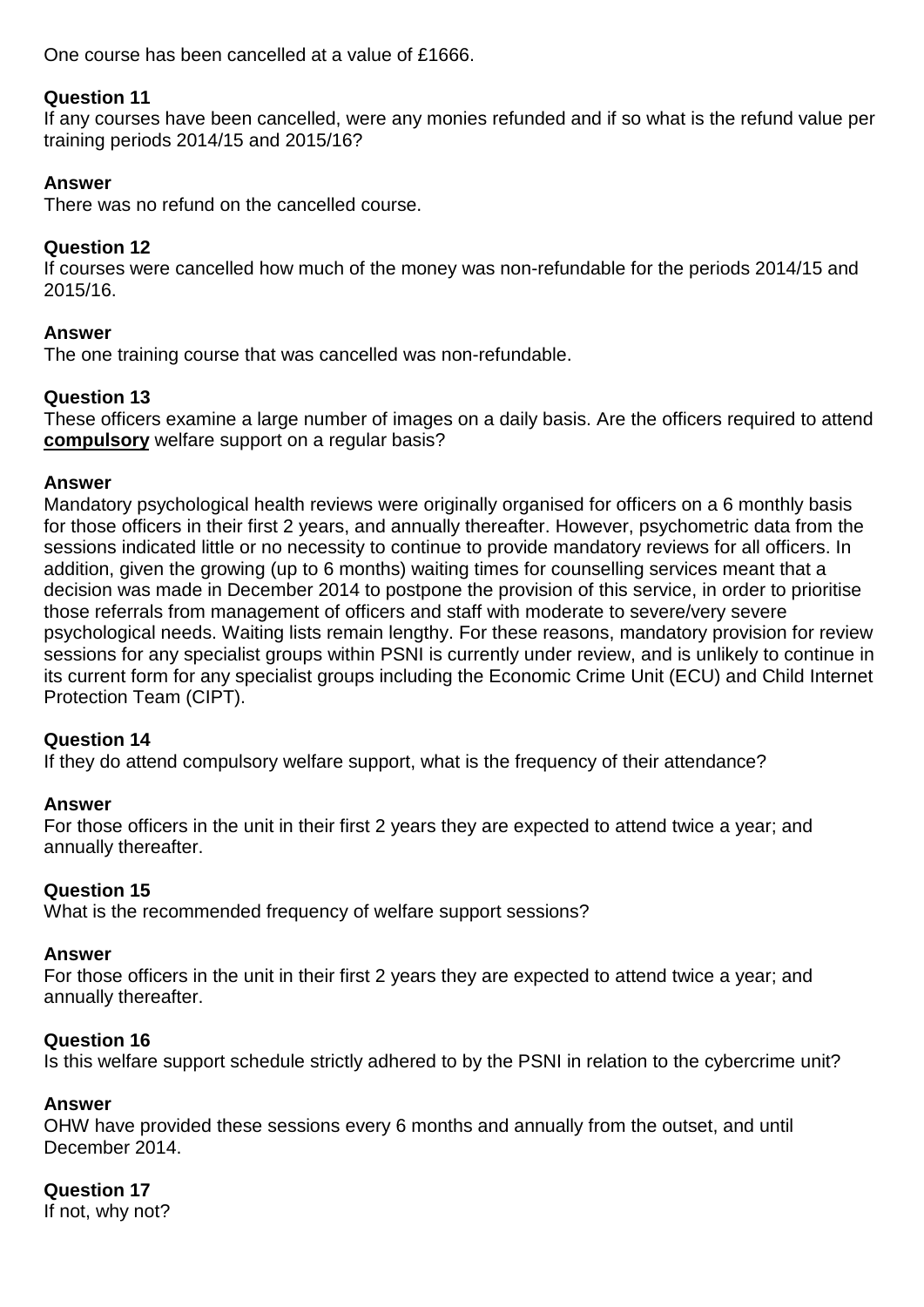## **Answer**

Psychometric data from the sessions indicated little or no necessity to continue to provide mandatory reviews for all officers. In addition, given the growing (up to 6 months) waiting times for counselling services meant that a decision was made in December 2014 to postpone the provision of this service, in order to prioritise those referrals from management of officers and staff with moderate to severe/very severe psychological needs.

# **Question 18**

When did the cybercrime specialist officers last attend welfare support?

### **Answer**

May 2014.

### **Question 19**

In each of the following years 2008, 2009, 2010, 2011, 2012, 2013 and 2014 what has been the total number of officers employed as: (i) daily computer examiners and (ii) daily mobile device examiners?

### **Answer**

| Year | <b>Daily</b><br><b>Computer</b><br><b>Examiners</b> | <b>Daily</b><br><b>Mobile Device</b><br><b>Examiners</b> |
|------|-----------------------------------------------------|----------------------------------------------------------|
| 2008 | 15                                                  | ხ                                                        |
| 2009 | 14                                                  |                                                          |
| 2010 |                                                     | 5                                                        |
| 2011 |                                                     | 3                                                        |
| 2012 |                                                     | 3                                                        |
| 2013 |                                                     |                                                          |
| 2014 |                                                     |                                                          |

# **Question 20**

Are there immediate plans to increase the number of officers in the core unit?

### **Answer**

A resource review is currently underway and will examine the required resource strength.

### **Question 21**

If so, by how many?

### **Answer**

Please see answer to question 20. The number of Officers and Staff required will be subject to a demand/resource model assessment.

### **Question 22**

What is the timescale for this increase?

### **Answer**

The resource review will be conducted throughout 2015 and there is no final timetable for completion.

### **Question 23**

Have any requests for additional officers been made by this unit in each of the years from 2008 to 2014?

### **Answer**

Additional resources have been requested every year since 2008. Resource demand modelling is an ongoing process and this is conducted in line with Service priorities and resource levels are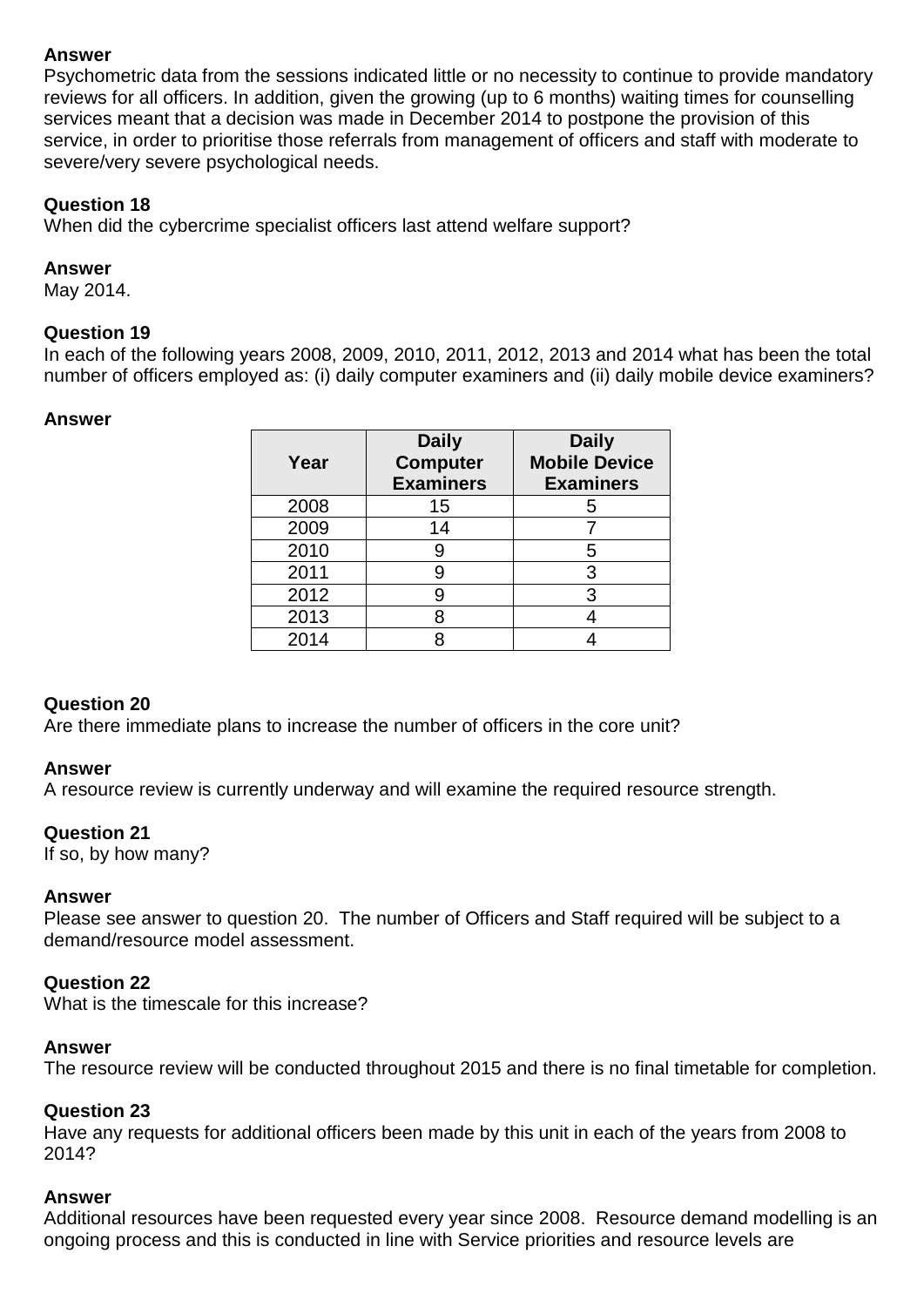continually under review.

### **Question 24**

If requests have been made how many have been successful?

### **Answer**

Since 2008 2 officers have been provided to replace retiring staff. Additional capability with investigations was increased in 2015 with the addition of 1 D/Sergeant and 4 D/Constables. However, 3 D/Constables left on promotion in June 2015. In addition a D/Chief Inspector post was created.

### **Question 25**

The new building for the core unit is being built this year. What is the projected completion date of this building?

### **Answer**

Autumn 2016.

Questions 26 to 32 are in relation to the several hundred support officers who have received specialist training:

### **Question 26**

How many of these officers conduct computer examinations on a regular basis - at least twice weekly on average?

### **Answer**

None.

### **Question 27**

How many of these computer examiners can produce evidential material for the Crown Court or High Court?

### **Answer**

None.

### **Question 28**

Do the support officers have a backlog of computer related jobs, and if so how many?

### **Answer**

As advised by the appropriate Department the answer to this is 'minimal'.

### **Question 29**

How many of these officers conduct mobile device examinations at least twice weekly on average?

#### **Answer**

There are 91 Officers in the Service who are trained to examine mobile devices and approximately 75 of these meet this criterion.

#### **Question 30**

How many of these mobile device examiners can produce evidential material for the Crown Court or High Court?

#### **Answer**

None. These Officers can presently present evidence at a Magistrates Courts only.

### **Question 31**